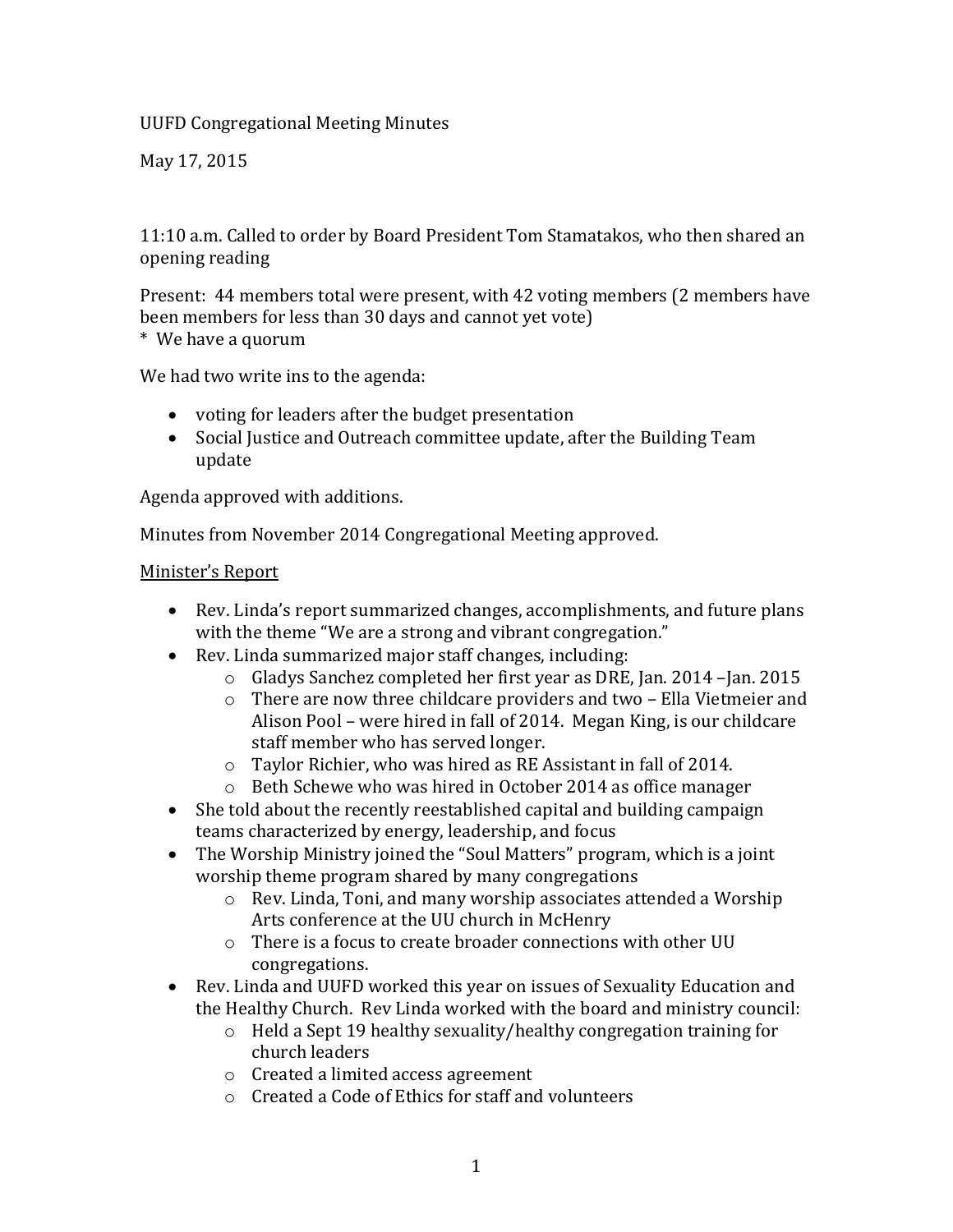- o Wrote and distributed a facts and information sheet about sexuality and healthy congregations
- o Expanded and presented the safe congregation policy to UUFD leaders
- Rev. Linda invited and supported three guest preachers to come to UUFD to speak on issues of gender and sexuality: The Rev. Emmy Lou Belcher, Rev. Denise Tracy, and Rev. Sean Dennison
- The Leadership Council held 6 trainings, with 18-25 leaders typically present at each, on the topics of:
	- o Connection and inspiration
	- o UUFD's new volunteer database
	- o Canvass, fundraising, and financial development
	- o Outreach Strategies,
	- o Change and conflict
	- o Safe Congregation, and Congregational health and anxiety
- Rev. Linda also summarized the many other events that UUFD created, sponsored, or hosted, including: ministry fair, UU Western Crescent choir fest, winter farmers' markets, gala, Christmas Eve open house, Welcome Café and Community Kitchen brunches, Welcome Essentials Pantry, meditation sessions, yoga classes, spirit journey deepening groups, new member conversations, Congregational Support and Development boundaries training, MLK community celebration, and support for Hope Haven, Safe Passage, DCCG, and more through our special collections.
- **Plan for Change: "Everything must change."**
	- o **Rev. Linda announced that she will retire in July 2017 after 26 years of ministry at UUFD.**
	- o In Fall 2015, the board will appoint a transition team to guide us and educate us through the process.
	- o UUA and MidAmerica region have many resources to help with the transition, including MidAmerica staff members, a Good Offices minister, and Rev. Matthew Johnson of the Rockford UU church
- UUFD has much work to do!
	- o The capital campaign for building, staff, and reserve fund
	- o The new Privilege, Power, and Difference deepening group, to be led by Rev. Linda and Maylan Dunn-Kenney
	- o The regional WomanSpirit Conference, which will be held at UUFD in 2017
	- o The need to strengthen fair compensation for staff
- Rev. Linda ended by reminding us, "We are all ministers" and we need to reinforce our relational power and shared UU identity in ministry.

**Ministry Council Presentation: Jeanne Meyer and Pam Wicking** shared important information from the ministry council regarding employee fair compensation: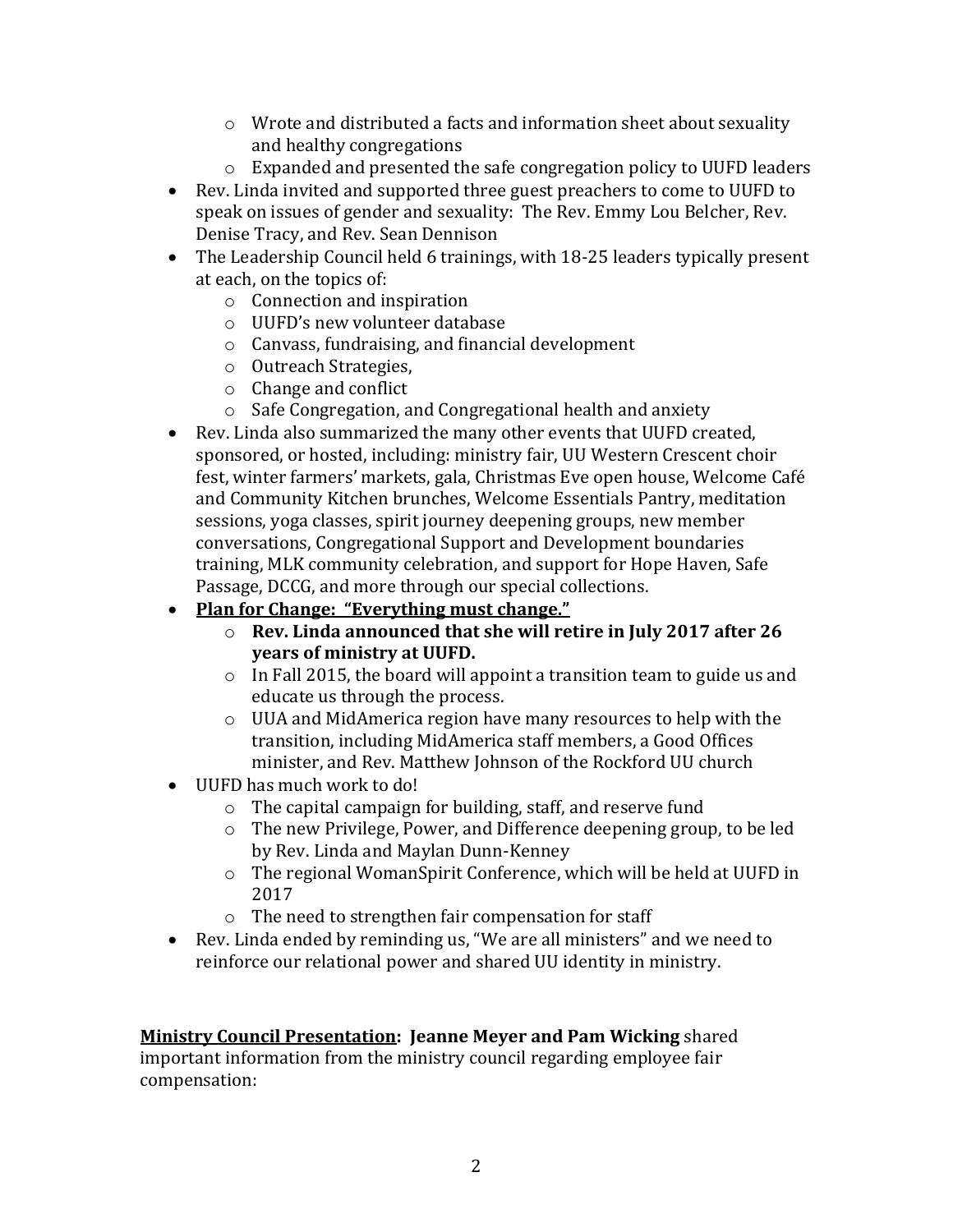•The UUA Office of Church Staff Finances (CSF) adopted *FAIR COMPENSATION GUIDELINES* for all congregational staff in 1995 at General Assembly based on our commitment "to justice and equity in human relations."

•The 8 components of "fair compensation" address: Salary; Payment-in lieu of FICA for ministers; Insurance Benefits; Retirement Benefits, Vacation, Professional Development and Continuing Education, Professional Expenses; and Personnel Policies.

•Fair compensation policies contribute to the recruitment and retention of hardworking staff who advance congregational goals and Unitarian Universalism.

•UUA produces the GEO INDEX that establishes *appropriate* salary ranges for church employees. The GEO INDEX weighs the size of the congregation, the experience and training of the staff member, and the geographic region of the congregation to assign appropriate salary ranges.

•What Ministry Council is trying to accomplish is "fair compensation" for each UUFD position.

•UUA GEO INDEX recommends a range of salaries - minimum, mid-range, or maximum. This range considers the experience and excellence of the staff, not the size of the congregation. UUFD has 89 signed member which falls in "small" category.

•We believe our UUFD staff deserves to be at the maximum level because they are excellent, but we are striving to meet minimum or mid-range levels.

•Did you know that UUFD has **10** part-time staff members? 1 Minister, 1 Office Administrator, 1 Music Director, 1 Church Musician, 1 Director of Religious Education, 1 RE Assistant, 3 Childcare Providers, and 1 Custodian.

## Office Administrator

•The GEO Index for small churches establish salary rate for a full-time Office Administrator at:

Minimum: \$29,200 Mid-range: \$34,100 Maximum: \$39,200

•Current Office Administrator: \$12.70/hr. 15hrs/wk. With no benefits.

### •**Equitable compensation for an Office Administrator at mid-range is \$16.40/hr.**

•Due to Beth's experience, stellar performance, skills, and initiative, and due to UUFD's responsibility to meet UUA fair compensation guidelines, we urge a 30% increase.

•This will place the position in the mid-salary range for a small congregation's Office Administrator.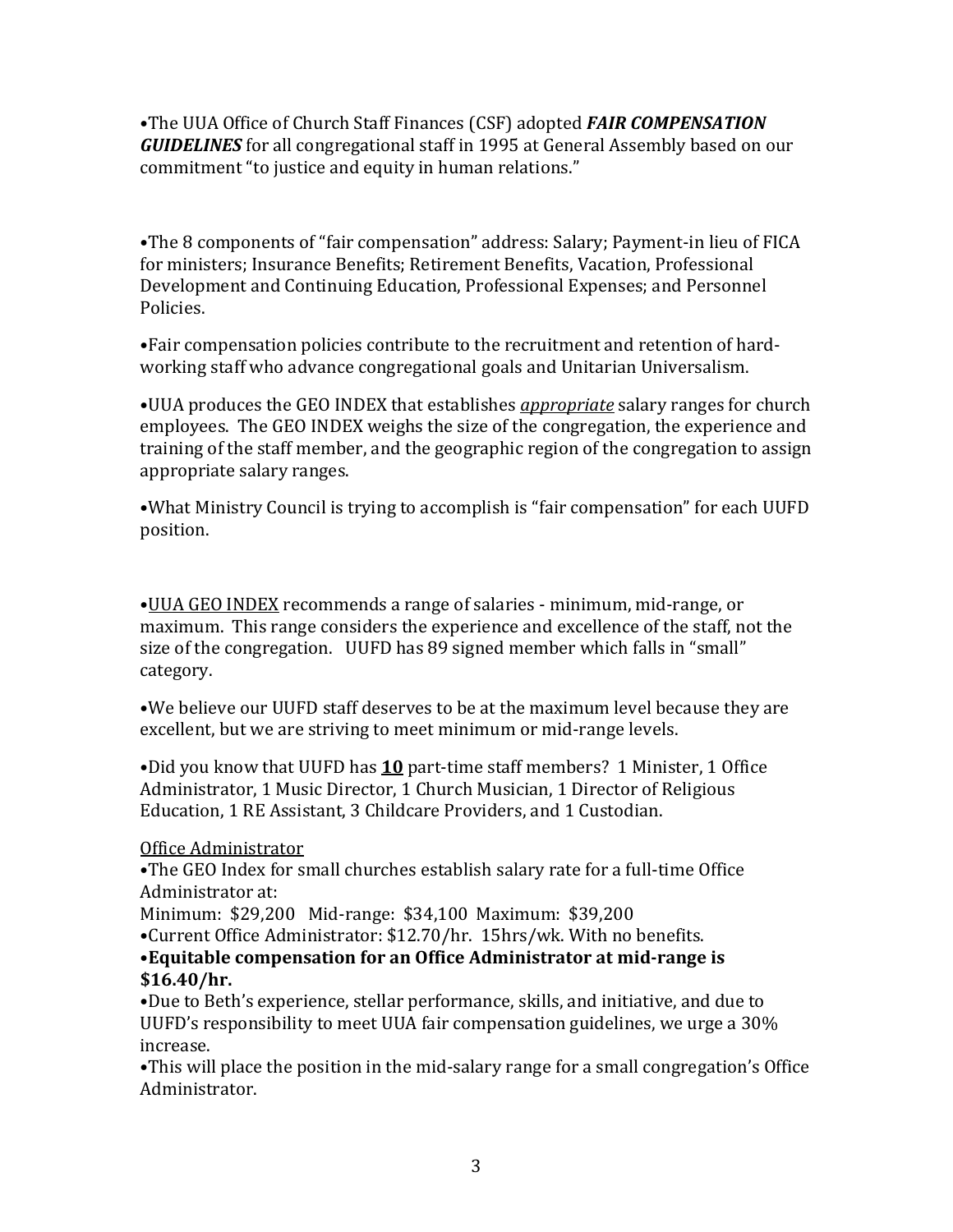## •**Ministry Council recommends an increase from \$9,888 annually to \$12,792.00 annually.**

## Director of Religious Education

•The GEO Index for small churches establish salary rate for a full time Religious Educator at: Minimum: \$32,800 Mid-range: \$37,750 Maximum: \$44,400 •Gladys does not yet have her B.A.; therefore her base pay is at the minimum level. •Current DRE: \$12.30/hr., (avg) 6.5 hrs/wk., no benefits, limited professional expenses.

## •**Equitable compensation for a DRE at minimum level**: **\$15.77/hr.**

•Because Gladys shows outstanding commitment and creativity, and due to UUFD's responsibility to meet UUA fair compensation guidelines, we fully support a 28% increase in her salary. We know she works significantly more hours than she is paid for.

### •**Ministry Council recommends an increase from \$4,158.00 annually to \$5,330.26 annually.**

## Custodian

•The GEO Index for small churches establish an hourly rate for Custodians at: Minimum: \$13.05 Mid-range: \$14.11 Maximum: \$17.00

• Current Custodian: \$13.33/hr. 4.5hrs/wk. With no benefits.

## •**Equitable compensation for a Custodian at Mid-range \$14.11/hr.**

•Liz has received no increase since 2012, the original hire date. Liz is a faithful, responsible, and caring custodian of our church home. She was nominated for the 2015 Unsung UUFD award for her quiet and steady commitment to UUFD. She has contributed above what is expected of her.

•**Ministry Council recommends an increase of \$1.00 per hour to \$14.33/hr.**

•This 7.5 % increase raises Liz's pay by \$233.22 annually, from \$3,120 to \$3,353.22/yr.

## Music Director and Church Musician

Our Music Director and Church Musician are paid significantly under the UUA equitable salary guidelines. They receive a stipend rather than fair compensation, generously donating their time and services from their love and commitment for this congregation.

### Church Musician

•The GEO Index for Instrumentalist is \$12.00/hr.

•UUFD Musician receives a stipend of \$100/month for the year.

•No increase since she began in 2012.

•Bonnie accompanies the choir, plays on Sundays when Toni is off, attends planning meetings, researches new music, and helps maintain sheet music.

•The Ministry Council recommends a 10% increase to \$110/month for 12 months.

### Music Director

•The GEO Index for small churches establish salary rate for a full time Music Director at: Minimum: \$33,900 Mid-range: \$41,750 Maximum: \$52,400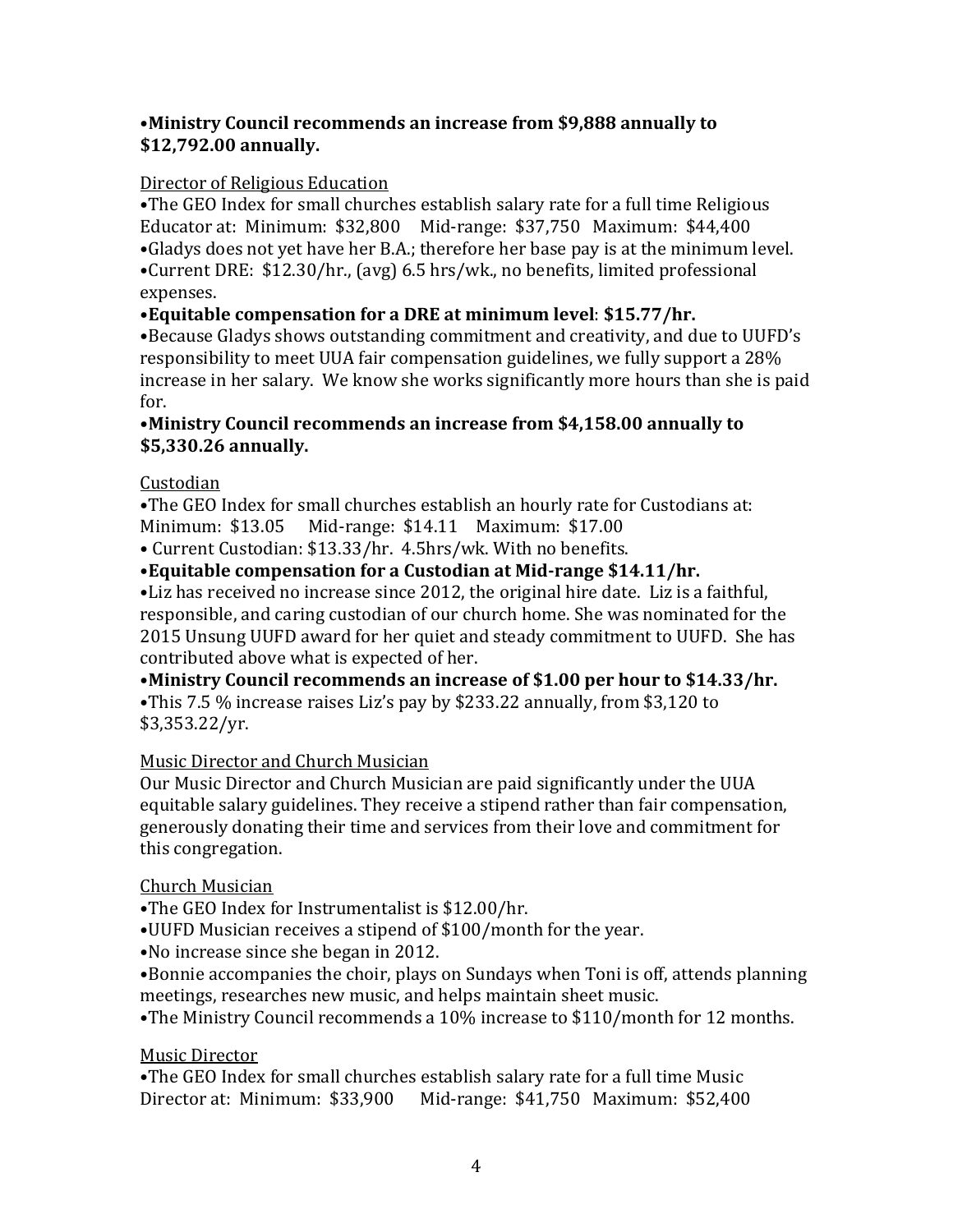•Current D. Music:  $$13.22/hr$ , (avg) 4.0 hrs/wk., 275/Mo., no benefits.

•**Equitable compensation for a D. Music at minimum level is \$16.30/hr.** 

•Toni developed, rehearses, and directs the choir, accompanies services, maintains music resources & instruments, and schedules other musicians. She works with soloists, recorder group, bells, chimes, drums, and has written accompaniments.

# •**The Ministry Council recommends a 25% increase from \$275 to**

### **\$285.83/month or \$3,430 annually. This is an increase of \$680.00 annually to the stipend.**

## Minister

UUFD needs to face some tough financial realities about paying our minister. •The GEO Index for clergy represents the "salary recommendation". This is salary + housing.

•Salary recommendations do not include benefits which generally increase total compensation by approximately 35-40%.

•In Rev. Linda's contract, the benefits that the minister at UUFD currently receives include:

–Payment-in lieu of FICA for ministers; Disability Insurance; Health Insurance; Retirement Payment; Vacation; funding for Professional Expenses; and time and funds from Professional Expenses for Professional Development and Continuing Education.

•Why the FICA recommendation? Congregations are not allowed to directly pay the employer share (7.65%) of FICA on behalf of their minister(s). Rather, ministers must pay 100% of the Self-Employment Tax (15.3%). Congregations make paymentin-lieu-of-FICA payment (7.65%) to ministers.

## **Ministry Council recommends that Rev. Linda's salary and time in her contract will drop to 50%. This will bring UUFD to mid-range Fair Compensation for clergy in Salary + Housing.**

Rev. Linda will reduce her time, work load, and responsibilities accordingly.

# **GEO INDEX for Small Churches at 50% time:**

**Minimum: \$24,450 Mid-range: \$30,625 Maximum: \$36,750**  Housing  $(\$14,640) +$  Salary  $(\$16,448) = \$31,088$  which is mid-range for clergy at 50% time.

1. Rev. Linda's housing went from \$1,000/month to 1220.00 due to a drop in insurance costs because Rev. Linda went on spouses' NIU coverage (Housing = \$14,640 annually).

2. Salary for 2015 was \$1224.00 month (\$14,688 annually).

3. Reduce (pro-rate at reduced time) Professional Expenses from \$5,760 to \$4,000. Add the \$1,760 SAVINGS to salary.

4. No other adjustments to current benefits.

# **Treasurer's Budget Report: Kathy Clark and Beau Anderson**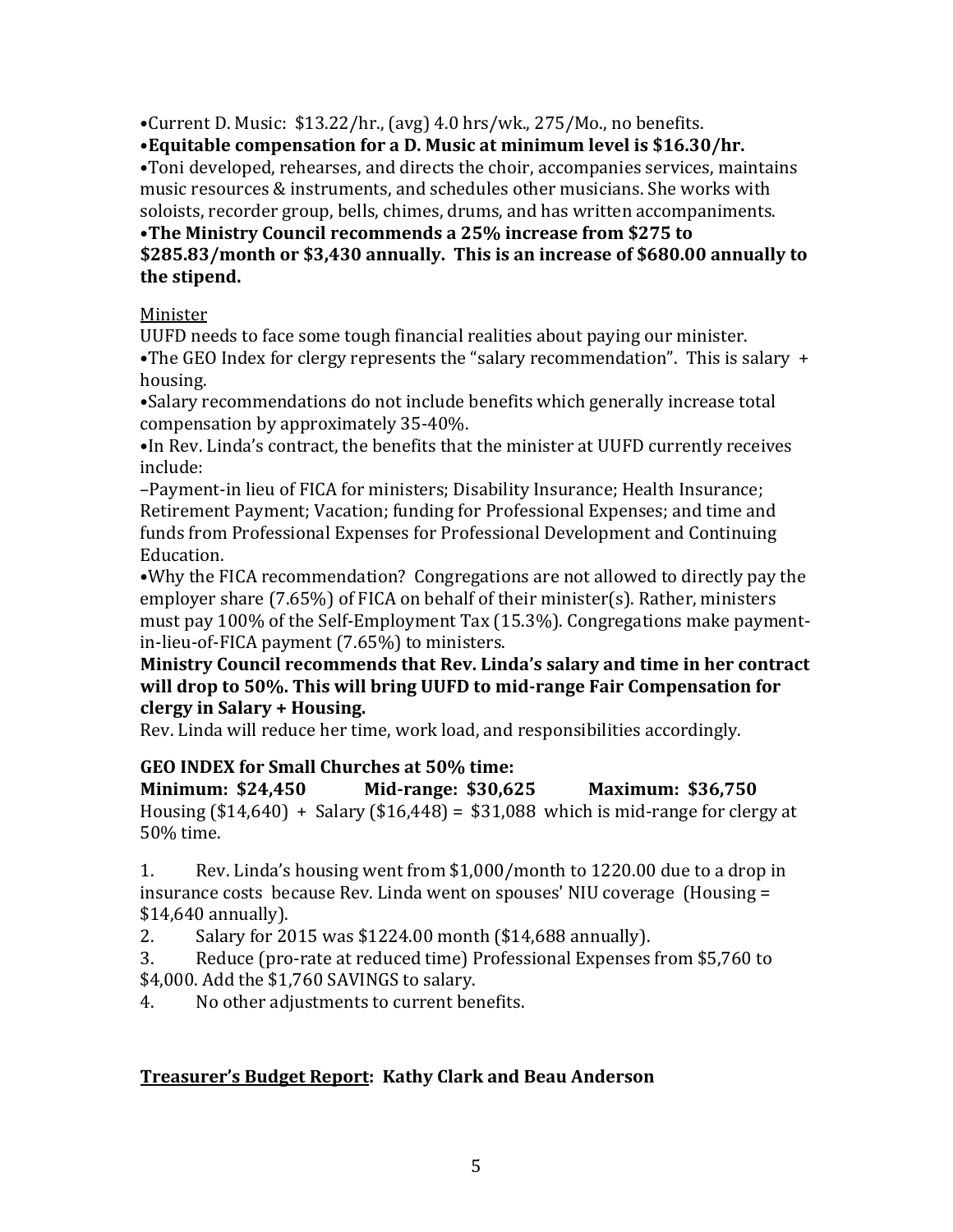Kathy and Beau reviewed this past year's budget (the fiscal year is almost over). Right now, we have a deficit for the year of just over \$9,000. (See treasurer's report handout for numbers.) Our bank balance is currently about \$13,000, but much of that money is restricted.

## **Proposed budget for FY 2016: Sue Willis**

The proposed budget (see handout for numbers) contained four columns – fours different options.

- A. Status quo budget: this keeps staff salaries and other expenses as is. It is still a deficit budget.
- B. Proposed budget with pay increases for staff
- C. Proposed budget with fair share to UUA and MidAmerica Region (instead of current ½ of fair share)
- D. Proposed budget with both staff pay increases and fair share dues a total of \$9,500 extra.

Sue Willis reminded us that "we have to vote with our dollars" – in other words, we need to fund the budget we choose. She proposed that we authorize the board to begin with the column A status quo budget, and then work towards staff pay increases and fair share if we can gather more funds.

Motion: We move that the congregation authorizes the column A budget, instructing the board to begin with this budget and then increase staff salaries and fair share denominational payments if funding permits, prioritizing staff salaries. Passed, with 1 person opposed and 2 abstentions.

Several church members stepped forward to increase their pledges – thank you!

# **Nominating Slate for Church Ministry and Board Leaders:**

Board member at large: at large: Vanstrom Dracul Treasurer: Lon Clark President Elect: Bill Lamb No nomination were offered from the floor. Vote: 1 abstention, rest in favor **Passed.**

# **Building Team Update**: Ed Miguel

- Ed shared with us the kitchen plan, including a picture
- He shared some pictures of the RE space and talked about the plans
- He answered questions, and left us with a timeline, with the plan for the capital campaign to begin in fall

## **Religious Education Report**: Tom Stamatakos (in lieu of Taylor Richier, who was ill)

Tom shared pictures of the kids living their 7 rainbow values.